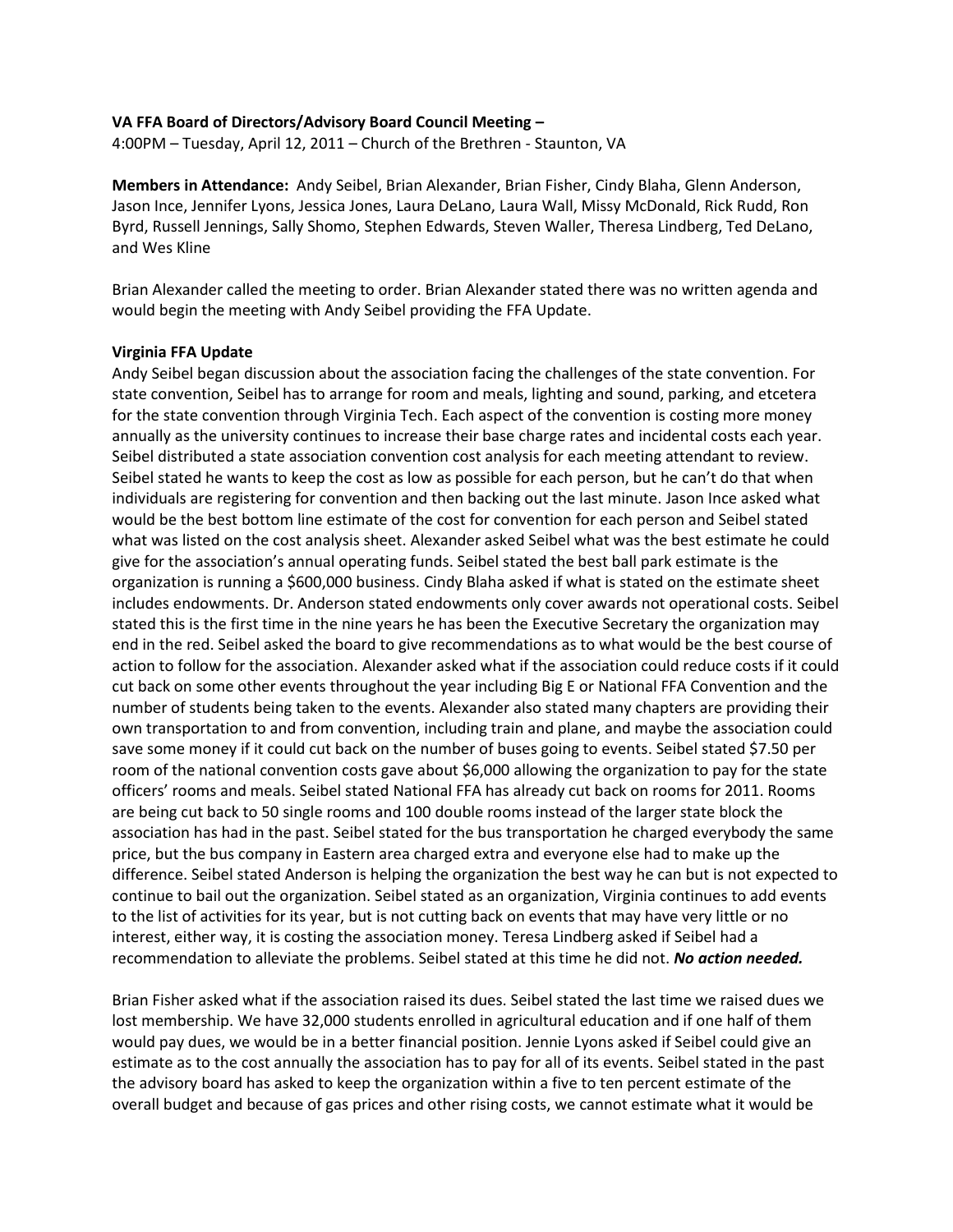because of all the price fluctuations. Lyons stated we should be able to have a rough estimate of the number of students paying annually and how much that brings the association. Seibel stated it depends on the number of chapters and their percent paid membership. Blaha asked if middle school students could pay more dues because she knows there is a difference in the amount high school members and middle school members pay. Sally Shomo stated middle school has its own sector in the association with its own related costs that do not deal directly with high school FFA membership. Shomo stated some middle school students, including her own, pay the same amount of dues high school students pay to gain access to more membership opportunities, but not all middle school chapters have their members pay the same amount as the high school members. Jessica Jones agreed as she stated her middle school students pay the same as high school students giving her middle school students a greater advantage as members of the association. Jones stated high school chapter members have more access to opportunities such as state and national awards and scholarships that middle school members aren't eligible, therefore, asking middle students who have some fewer opportunities than that of the high school counterparts in numerous ways is not fair to the middle school students when plenty of high school members are not taking advantage of the opportunities already afforded to them. *No action needed.* 

Ted DeLano asked if the advisory board had the association add \$10-\$15 on top of the convention rate would that help with costs. Seibel asked that once we break the \$200 rate, will agriculture teachers instead of bringing 20 students would instead bring 15 students. T. DeLano stated it would not be a problem for their chapter but he is not sure of everywhere else. Lindberg stated from her perspective, they are not allowed to have fundraisers and \$10-\$15 extra would hurt her chapter. Laura Wall asked what the difference in the costs is this year as opposed to that in the past. Seibel stated University Unions and Student Activities (UUSA) rents the equipment from the same vendor we are using, marks the price up, and then charges Virginia FFA. Seibel stated the university has a policy that whoever is using the UUSA equipment must have a person from their agency on staff while the equipment and facility is in use. Seibel stated the extras come in from the company that is renting out the equipment and facilities. Seibel stated Virginia Tech wants \$2.50 per person for a service fee for every parent that attends the convention. Seibel stated the money agriculture teachers pay for the convention is put in an interest bearing account and those funds are used to purchase equipment and other costs of the organization. Lindberg asked Seibel the purpose of the service fee for every parent. Seibel stated for having the parents on grounds, the university has more work to do so it costs them more, so it costs the hosting organization more. *No action needed.*

Seibel stated Dr. Alan McDaniel is no longer a Virginia Tech employee and wants \$3,000 to operate the horticultural career development events. Dr. Rudd stated the group needs to bet on Virginia Tech employees that have been contest superintendents being on a nine month contract and searching for individuals to help with career development events in the future. Blaha asked if there is any way to ask teachers to volunteer and run an event. Seibel stated it takes a minimum of three days to operate a contest. Lyons stated she has a teacher who has expressed an interest in helping with a state convention contest. Seibel stated with understanding if a teacher wants to do so that is fine, but it takes three of the four days of convention to operate the contest and if the teacher has brought students, who is supervising the students and is not taking away from the experience with the teacher and their students. Dr. Rudd stated the department has already talked about trying to figure out ways to have multiple events at one time so it takes the pressure off the teachers and Seibel to get facilities, awards, and thank you's taken care of. Seibel stated plaques and other supplies have already been ordered and at this point cannot be changed right now for convention, but we still need to look at what we need to do for the future. *No action needed.*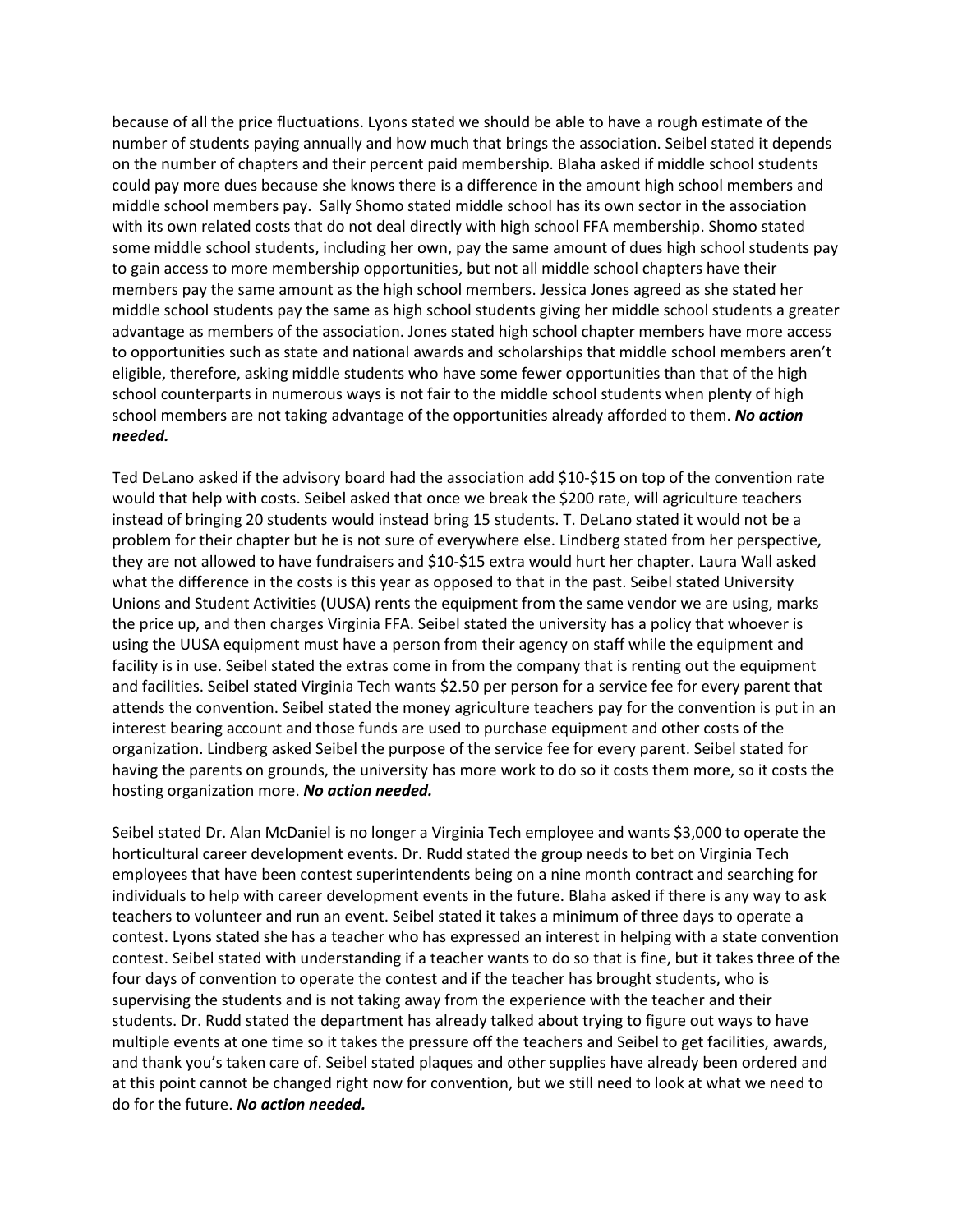Russell Jennings brought up the affiliation chapter dues aspect and would that be beneficial to helping the association. Dr. Anderson stated it may help the association, but as Seibel stated, there are over 32,000 agricultural education students who could join the association and many choose not too and that puts pressure on everyone. Dr. Anderson stated we need to go at least \$15 above what Tech is charging for the event, so for state convention, it should be around \$215 to attend. Russell Jennings moved to raise the convention registration fee from \$65 to \$80. Laura DeLano seconded. *Motion passed.*

Seibel stated when teams are registered, teachers are to indicate if a student is dual enrolled or competing in multiple events. After finding out yesterday, when the team checked in without their teacher, the person doing registration entered Admirable Byrd and Giles County were doing both 4-H and FFA. Individuals entering data in the room were not notified Rockbridge were not dual enrolled. Seibel stated he went and looked for Mr. McLachlan. They assumed the teachers and students had decided not to give reasons. Seibel received a phone call asking why his students did not have their scores computed as they ran for both divisions. Mr. McLachlan stated he understood miscommunication had occurred and the person who was doing the reasons score handed Seibel the reasons cards for the students yesterday. Anderson stated there is a long standing agreement that once scores are announced, the results stay as is. Alexander asked that if the scores had made a difference in the final results. Seibel stated it would not have for the top three, but would have for the top six allowing them to advance and thought the advisory board needed to make a decision. Alexander reiterated Dr. Anderson is correct that we have a long standing agreement that once scores are announced, then they stay as is. Jason Ince moved that if the teams qualify within the first to sixth team score allowing them to advance. Ted DeLano seconded. *Motion passed.*

Seibel stated the Virginia Cattlemen's Association and Dr. Anderson are interested in using the Beef Quality Assurance (BQA) Program as the exam for the Animal Systems Pathway. The exam would be given at the Virginia Beef Expo that would carry various components the VA Cattlemen's Association is willing to put in scholarship money for the top students to encourage and reward student participation. It would have to be open to both 4-H and FFA. The advisory board needs to make a decision if this is an opportunity to pursue. Dr. Anderson stated if it gets approved by the board, it would begin next year and the teacher would have to work with their local extension agent. The test has to be proctored closely and going back to the extension agents and working with them would be ideal. Alexander stated this is similar to the NOCTI exam and this would be worth pursuing. Ince asked if this would be another certification for students to use once they graduate high school. Seibel stated that is correct. T. DeLano stated any qualifications we can give students before they graduate is better than nothing. Anderson stated the whole CTE program has to have 50% students take the test and have 50% of students pass the NOCTI exams and getting credentials are worthy for students to have now and for them in the future even if it does not count as a high school credit. Dr. Anderson stated you can request the same test or you can wait and retest the students as a whole group, but there is no pretest exam. *No action taken.*

Seibel stated change is coming and we will not meet again until after the changes occur. Starting next year, the Virginia FFA Agriscience Fair will align to the Agriscience Pathway. The national contest will change to where the only top 15 students in the nation come out and compete in each area. There will be a new Agriscience career development event to encourage research. They are going to replace Agriscience Student of the Year with an Agriscience Proficiency. For all SAE based programs, if you are no more than 12-13 years old, 640 hours, between 16- 17 years old, 2,064 hours, and over 18 years old, 2,080 hours per year. If more hours than your age range, your application will be disqualified. Ag Communications changes from five students to three. Agricultural Issues has a change of where their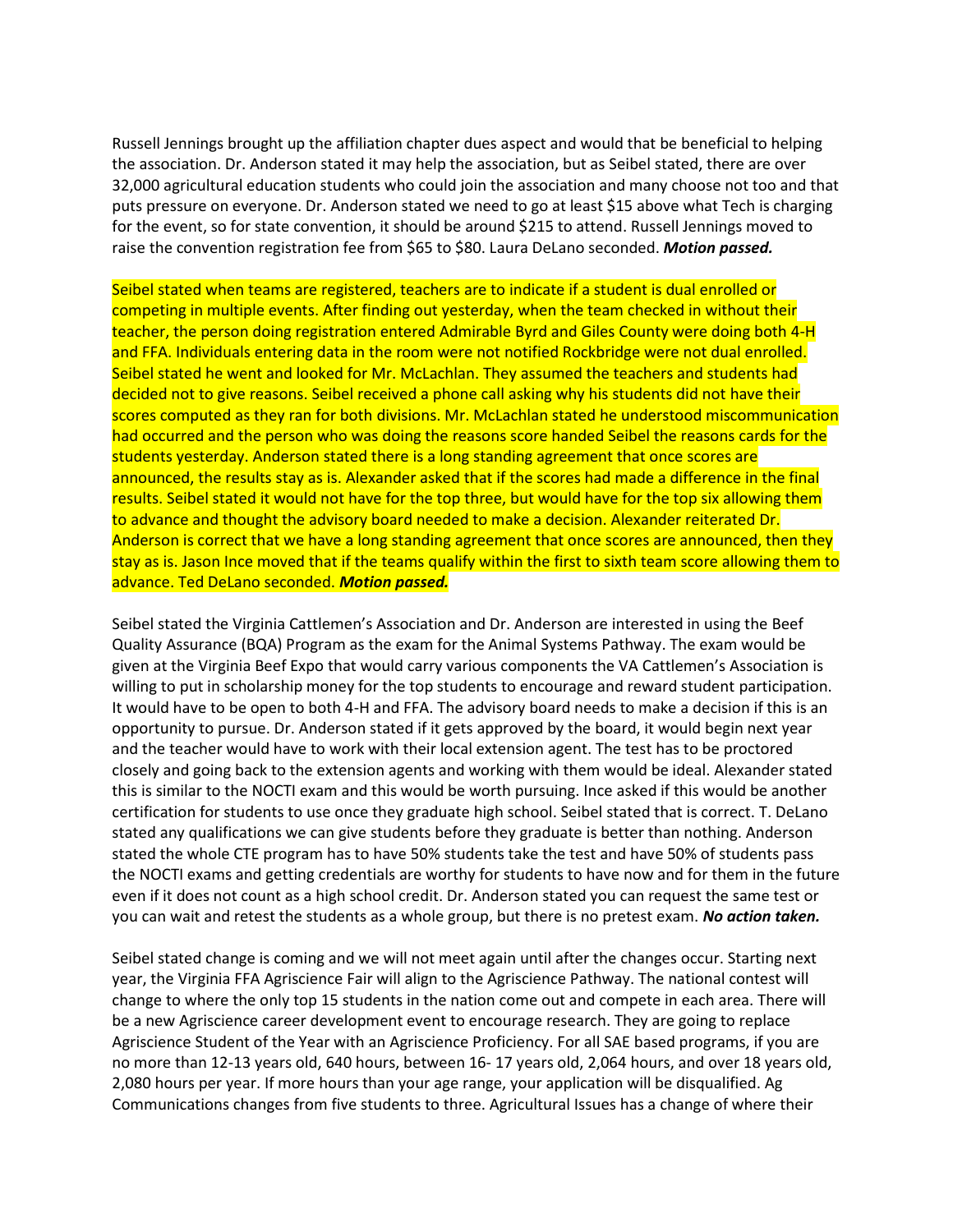portfolio is due in August. The Agricultural Mechanics and Agricultural Sales have a revised team activity. For Agronomy, Dairy Foods, Forestry, and Livestock Evaluation all four scores will count. Creed Speaking and Extemporaneous Speaking has changed to match Prepared Public Speaking. Farm Business Management, Floriculture, and Job Interview have no major changes. Marketing Plan changes three to five minutes per set up rotation. Meats Evaluation cookery and preparation method has been added. Nursery Landscape has added more hands on during the competition. For Parliamentary Procedure there is an open book and closed book portion during competition. Poultry Evaluation has added counting 15 eggs and all four scores will count. Seibel stated we will go over career development event changes during a two hour session at the agricultural education teachers' conference after attending a five day training session in Indianapolis, Indiana. Laura Wall stated the more we as a state association can align with National FFA regulations the better. *No action needed.*

Seibel stated each year the national organization ranks states in how they are performing and Virginia is ranked last in the number of career development event teams, career development event teams per chapter, number of students getting state degrees, membership, number of chapters, and proficiency award applications. Seibel stated states have been talking about having a sweepstakes winner who would set up the state booth as a sponsorship. The proposal is a rough draft, but there would be a division for single teacher department and multiple teacher departments. Lyons asked if the teacher would have the ability to waive taking care of the state booth. Seibel stated he was not sure at this time. Blaha asked where the sponsorship funding would come from. Seibel stated maybe the FFA Foundation but maybe not. Lindberg stated the middle schools would have to be weighted different. Wall stated this is a good idea to pursue. Seibel stated based on discussion this may be something to bring before the teachers. Rudd asked philosophically what are we as an association saying about agricultural education and FFA participation. Rudd posed that we need to be careful about the message we are sending to agricultural educators. Do we want them to teach students or train teams? Careful attention should be paid to the overall purpose and execution of how the sweepstakes would be handled. *No action needed.*

Seibel stated the Foundation met earlier today and reiterated that if plaques were not sponsored by the end of convention this year, they would be eliminated. Seibel distributed the list in full of plaques on the elimination list. Plaques are in short list:

- Forestry Central, Eastern, Jr. Eastern, and Jr. Central Areas
- Prepared Public Speaking Central, Eastern, Appalachian, Central and Eastern Areas
- Small Engines Central and Eastern Areas
- Tractor Troubleshooting Appalachian, Central and Eastern Areas
- Chapter Forestry/Wildlife Sr. Appalachian, Sr. Central, Sr. Eastern, Sr. Northern, and Sr. Southside Areas
- National Chapter (Chapter Development) Sr. Appalachian, Sr. Central, Sr. Eastern, Sr. Northern, and Sr. Southside Areas
- National Chapter (Student Development) Sr. Appalachian, Sr. Central, Sr. Eastern, and Sr. Northern Areas
- National Chapter (Community Development) Sr. Appalachian, Sr. Central, Sr. Eastern, Sr. Northern, and Sr. Southside Areas
- National Chapter Sr. Winner, Sr. Appalachian, Sr. Central, Sr. Eastern, Sr. Northern, and Sr. Southside Areas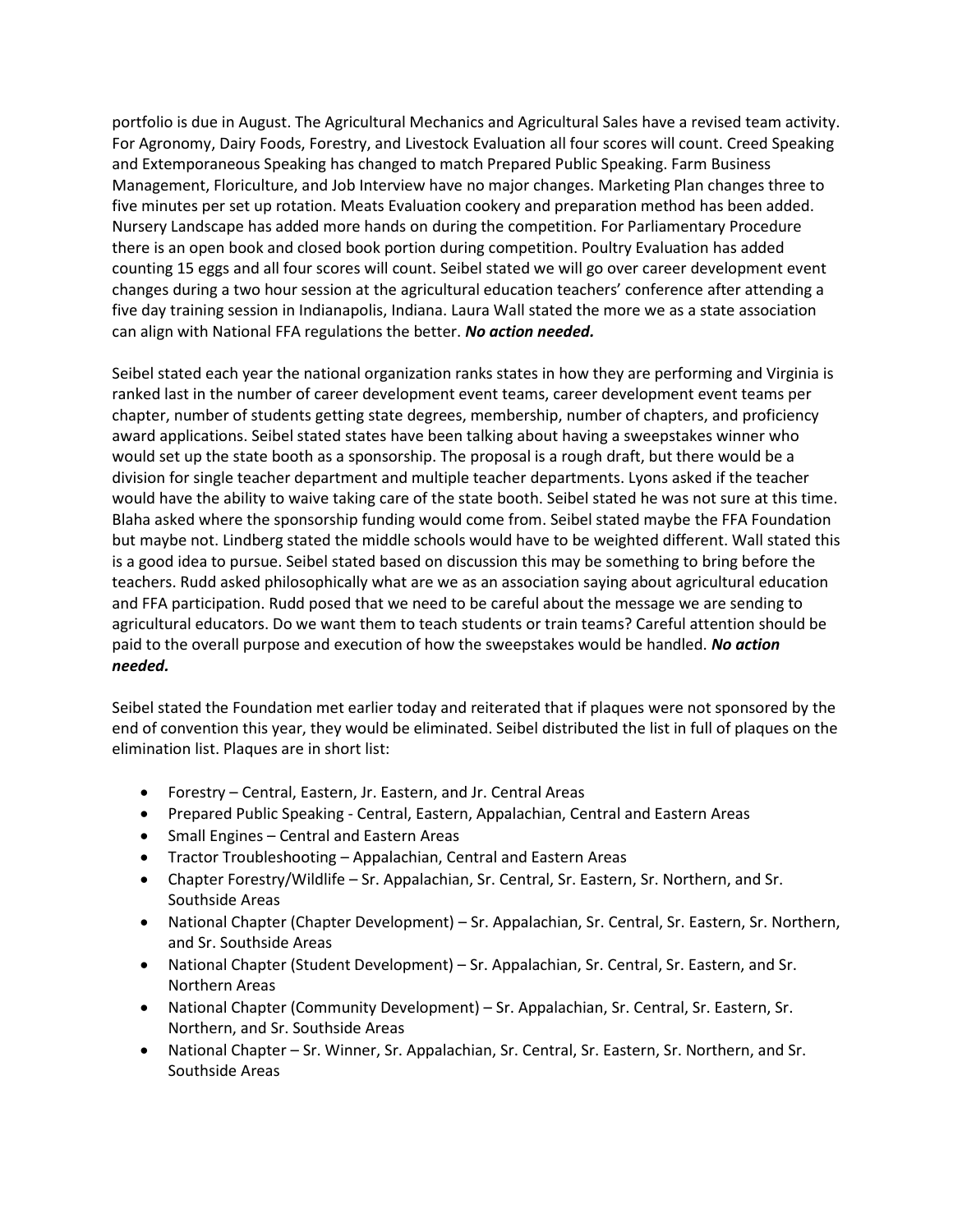Seibel stated if you want to receive a plaque for that area help raise the money and sponsor the plaques. If they are not sponsored by the end of the 2011 convention, they will be terminated. *No action needed.*

Stephen Edwards stated he and Seibel discussed capping to enroll convention attending students in no more than two contests during the state convention. Edwards stated there were schools who enrolled students in five contests last year. Granted, we have super star students who will concentrate their interests but there is a breaking point for any child. T. DeLano asked if this is a problem every year or is this multiple enrollment just as of last year. Seibel stated this has occurred in the past and is a liability issue of students not having training in contests and cannot be handled appropriately when they get into different situations. L. DeLano stated this needs to be monitored more closely if at all possible. Brian Fisher moved to limit state convention student participation in two contests. L. DeLano seconded. *Motion passed.*

Seibel stated he made a list of what it takes to keep the organization running and has requested the board review the list and make the necessary recommendations to maintain organization operation. T. DeLano asked if there is anything the advisory board can do to help Seibel with supervision in various events. Seibel stated the list is sent out to the Career and Technical Directors and all the Virginia Agricultural Education Teachers and some teachers do not attend. Seibel stated that every teacher in the state of Virginia who enters a code with Dr. Anderson is given a list of duties to perform during state convention, but it does no good if the teachers do not attend convention or they attend convention and do not show up at their assigned duty station(s). Dr. Anderson stated Lindberg had mentioned public speaking career development events were the ones that seem to have difficulty getting judges. Dr. Anderson stated area representatives need to contact him with the second place winners so he can get judges for the contests. T. DeLano stated if you have a second place individual in the public speaking contest, that teacher is to be the judge for the state contest. *No action needed.*

Seibel stated for middle school ribbons, the board has to make a decision. For horse judging, currently with the middle school, every child gets a rosette. If we order in quantity we can cut the price. We discussed this at the fall advisory council meeting where we talked about reducing the price. Seibel stated to reduce the price from \$4.00 to \$2.00 we would have to go from a rosette to a flat ribbon. Lindberg stated the students love getting ribbons. Sally Shomo stated she knows her students hang on to those ribbons and are proud of them. Seibel stated the difference in the long run is really no difference in price if the advisory board thinks the benefit to the student outweighs the price. Teresa Lindberg moved the middle school ribbons should move from rosette to a flat type that is more general and can be used for multiple events. Jennie Lyons seconded. *Motion passed.*

## **Agricultural Education Advocacy**

Dr. Rudd discussed the ongoing legislative initiative. Dr. Rudd urged the board to mobilize individuals to ask for support and roll our sleeves up and do a little fighting for agricultural education on a state and national level. Rudd stated he was in Washington D.C. for lobbying on Capitol Hill and they think the future is bright. Their calculation is 70% more food and the time for agricultural development is now. We should be able to step up and do it now. We are going to get together as a group, arrange our talking points and get broader out in the state. Shomo suggested having a general session committee of individuals ready to lobby at the General Assembly. Rudd stated there is a national effort going on for advocacy in the field of agriculture and agricultural education.

Advisory Council Meeting Schedule: